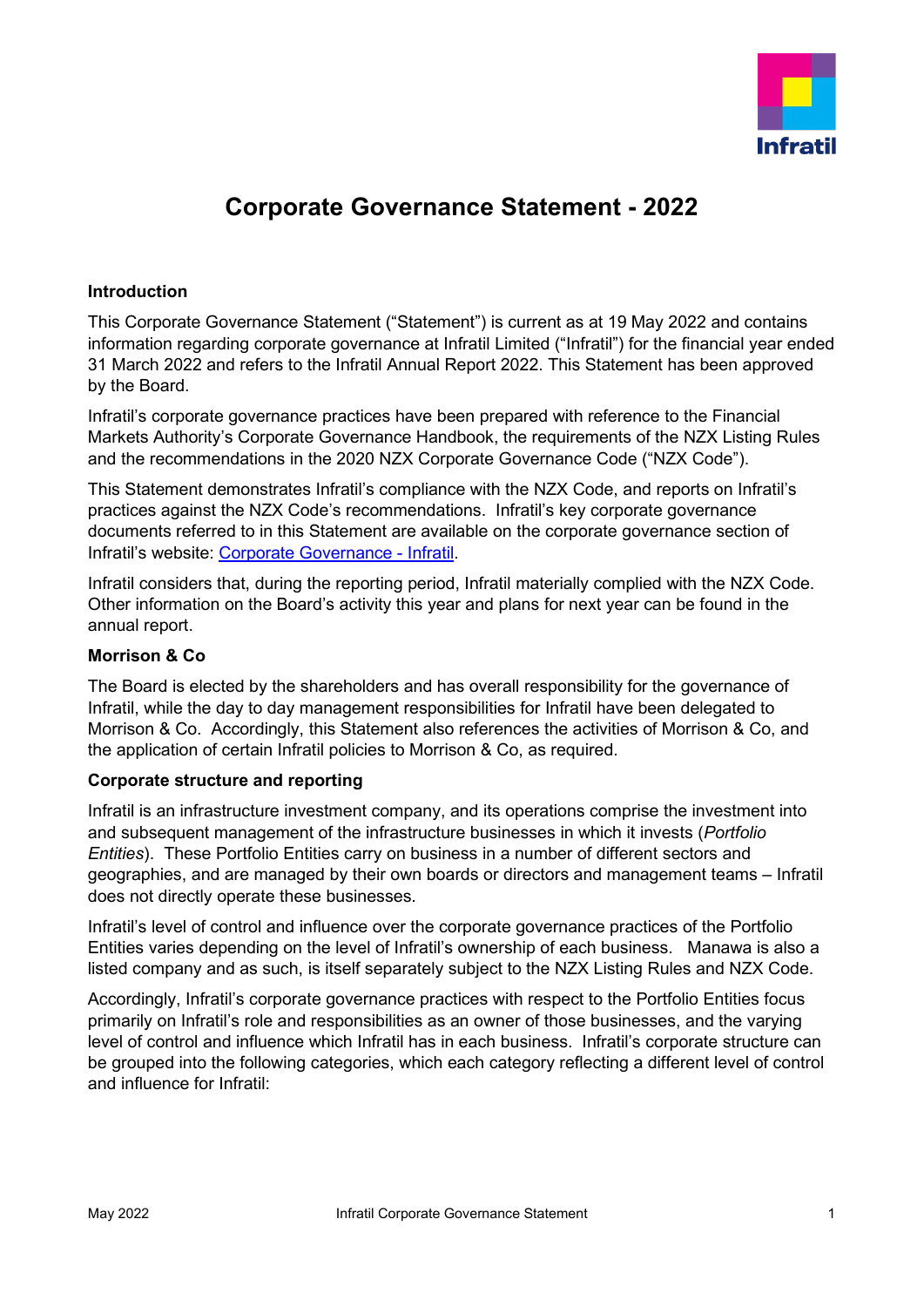| <b>Portfolio Entity</b>                                    | Listed<br><b>Subsidiary</b> | <b>Unlisted</b><br><b>Subsidiary</b> | <b>Associate</b> | Investment | <b>Consolidated</b><br>Group |
|------------------------------------------------------------|-----------------------------|--------------------------------------|------------------|------------|------------------------------|
| Manawa (51.0%)                                             | $\checkmark$                |                                      |                  |            | $\checkmark$                 |
| Infratil Infrastructure<br>Property (100%)                 |                             | ✓                                    |                  |            |                              |
| Gurin Energy (95.0%)                                       |                             | $\checkmark$                         |                  |            | ✓                            |
| <b>Wellington International</b><br>Airport (66.0%)         |                             | ✓                                    |                  |            |                              |
| Qscan (56.3%)                                              |                             | $\checkmark$                         |                  |            | $\checkmark$                 |
| Pacific Radiology Group<br>$(50.8\%)$                      |                             | $\checkmark$                         |                  |            |                              |
| <b>CDC Data Centres</b><br>$(48.0\%)$                      |                             |                                      | $\checkmark$     |            |                              |
| <b>Galileo Green Energy</b><br>$(40.0\%)$                  |                             |                                      | ✓                |            |                              |
| <b>Longroad Energy</b><br>$(40.0\%)$                       |                             |                                      | $\checkmark$     |            |                              |
| Kao Data (39.9%)                                           |                             |                                      | $\checkmark$     |            |                              |
| Retire Australia (50.0%)                                   |                             |                                      | ✓                |            |                              |
| <b>Vodafone New Zealand</b><br>$(49.9\%)$                  |                             |                                      | ✓                |            |                              |
| <b>Australian Social</b><br><b>Infrastructure Partners</b> |                             |                                      |                  | ✓          |                              |
| <b>Clearvision Fund</b>                                    |                             |                                      |                  | ✓          |                              |

# **CODE OF ETHICAL BEHAVIOUR**

#### **Recommendation 1.1**

*The board should document minimum standards of ethical behavior to which the issuer's directors and employees are expected to adhere (a code of ethics).* 

*The code of ethics and where to find it should be communicated to the issuer's employees. Training should be provided regularly. The standards may be contained in a single policy document or more than one policy.*

*The code of ethics should outline internal reporting procedures for any breach of ethics, and describe the issuer's expectations about behaviour.*

Infratil expects the highest standards of honesty and integrity from Directors, Portfolio Entity directors and employees and Morrison & Co (as Manager of Infratil), and this commitment is reflected in Infratil's Ethics and Code of Conduct Policy. The policy recognises Infratil's commitment to maintaining the highest standards of integrity and its legal and other obligations to all legitimate stakeholders, and sets: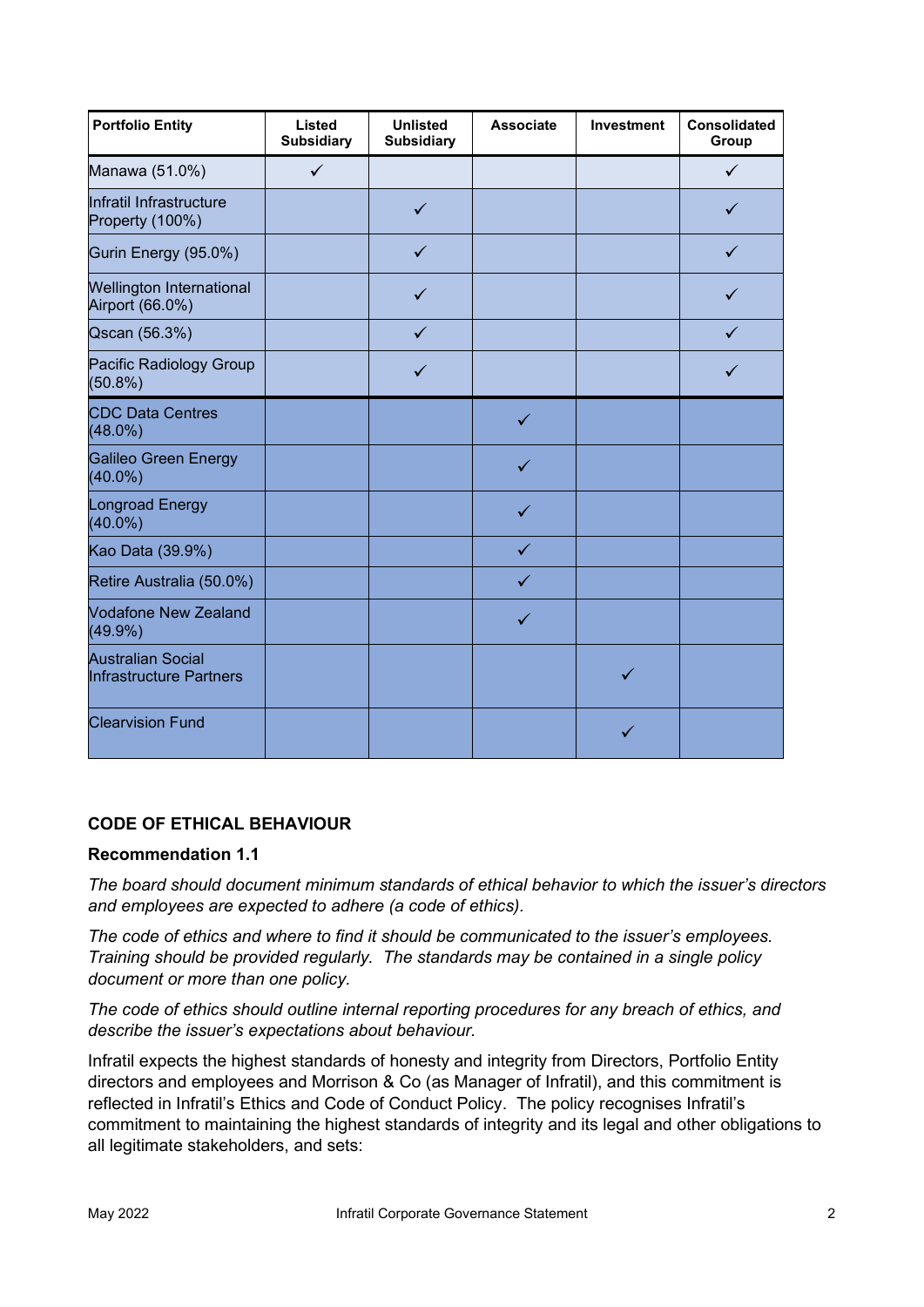- The ethical and behavioural standards and professional conduct for which Directors are expected to conduct their work life.
- The ethical and behavioural standards and professional conduct which Infratil encourages Portfolio Entities and Morrison & Co (as Manager of Infratil) to expect of their directors and employees in conducting their work life.

Infratil encourages each Portfolio Entity and Morrison & Co (as Manager of Infratil) to adopt a code of ethics that is consistent with Recommendation 1.1 and that is specific to its business and operations.

# **Recommendation 1.2**

# *An issuer should have a financial product dealing policy which applies to employees and directors.*

Infratil has a Financial Products Trading Policy applicable to Directors, directors and employees of wholly-owned subsidiaries and directors and employees of Morrison & Co who intend to trade in Infratil Financial Products<sup>[1](#page-2-0)</sup> (which includes quoted financial products issued by Manawa and Wellington International Airport, in addition to those issued by Infratil).

All trading in Infratil Financial Products by Directors and employees of Infratil, Infratil's whollyowned subsidiaries and Morrison & Co must comply with this policy. The policy includes a fundamental prohibition on insider trading and obligations of confidentiality when dealing with material information. The policy also requires Directors and directors and employees Morrison & Co who have, or may have, access to market sensitive information to obtain consent prior to trading. The requirements of the policy are separate from, and in addition to, the legal prohibitions on insider trading in New Zealand.

This policy also sets out the rules in relation to trading in Infratil Financial Products which Infratil, as an owner, expects Portfolio Entities to adopt for their directors and employees.

# **BOARD COMPOSITION AND PERFORMANCE**

# **Recommendation 2.1**

*The board of an issuer should operate under a written charter which sets out the roles and responsibilities of the board. The board charter should clearly distinguish and disclose the respective roles and responsibilities of the board and management.* 

The Board's role and responsibilities are set out in the Board Charter. The Board Charter clearly distinguishes and discloses the respective roles and responsibilities of the Board and management.

In accordance with the Board Charter, the primary role of the Board is to approve and monitor the strategic direction of Infratil and add long-term value to Infratil's shares, having appropriate regard to the interests of all material stakeholders. In addition:

- The Board establishes Infratil's objectives, overall policy framework within which the business is conducted and confirms strategies for achieving these objectives.
- The Board also monitors performance and ensures that procedures are in place to provide effective internal financial control.
- Although the day to day management of Infratil has been delegated to Morrison & Co (in accordance with the Management Agreement, available on Infratil's website: [Corporate](https://infratil.com/about-infratil/board/#our-governance-documents)  [Governance - Infratil\)](https://infratil.com/about-infratil/board/#our-governance-documents), Board approval is required for:

<span id="page-2-0"></span><sup>1</sup> As defined in the Infratil Financial Products Trading Policy, being Infratil quoted ordinary shares and bonds, Manawa quoted ordinary shares and bondsand Wellington International Airport quoted bonds.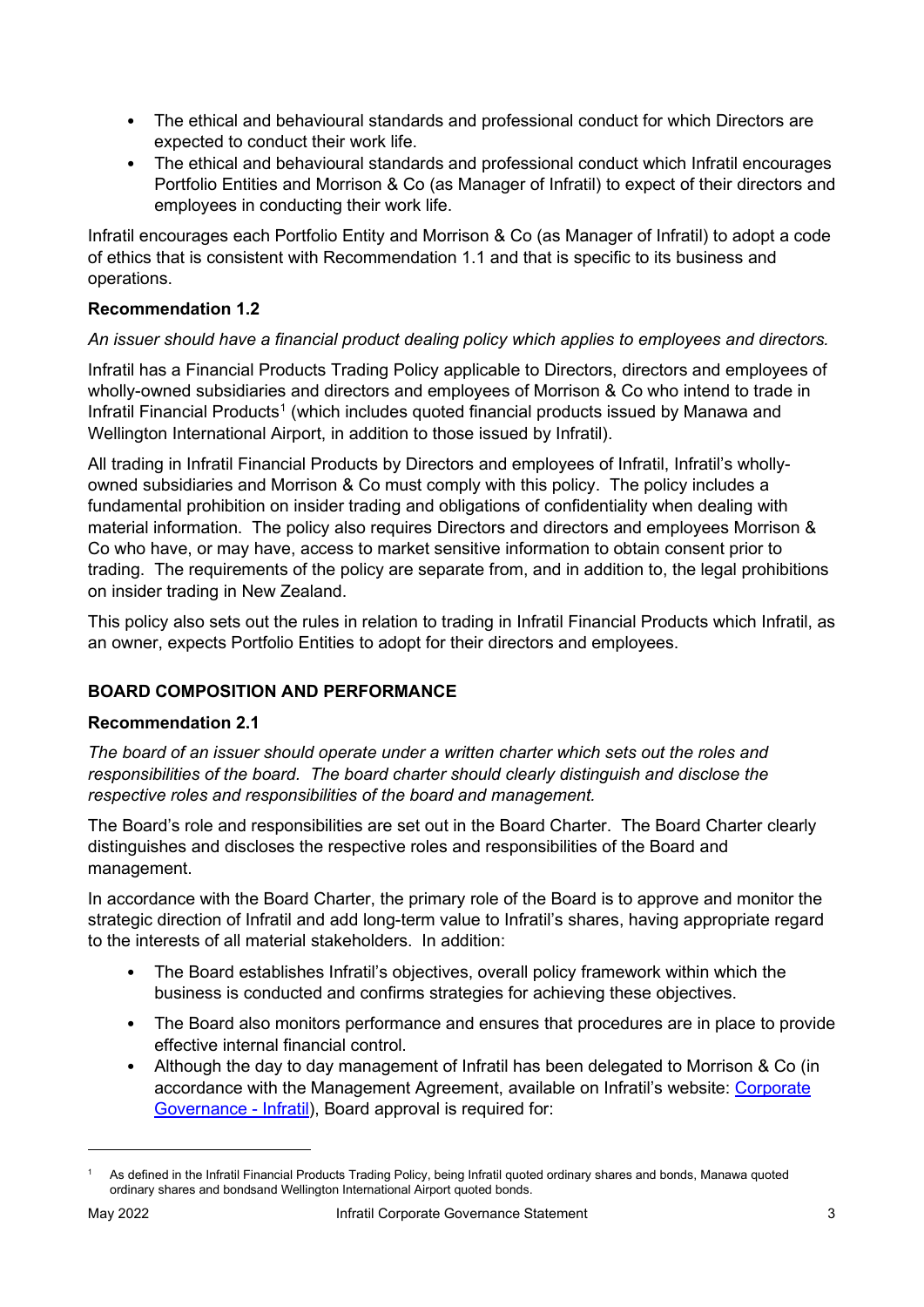- all investments and divestments;
- Infratil's capital management, capital structure and risk management/appetite; and
- Infratil's portfolio management.

# **Recommendation 2.2**

*Every issuer should have a procedure for the nomination and appointment of directors to the board.* 

The Board is responsible for the nomination and appointment of Directors. The Board has established the Nomination and Remuneration Committee to undertake this process (see recommendations 3.3 and 3.4 below for further information).

Nominations of Directors are put to the Annual Meeting in accordance with Infratil's constitution and the relevant legislation and listing rules. The filling of casual vacancies must be approved by the Board, and then approved by shareholders at the next Annual Meeting.

## **Recommendation 2.3**

*An issuer should enter into written agreements with each newly appointed director establishing the terms of their appointment.* 

All new Directors enter into a written agreement with Infratil setting out their terms of their appointment.

#### **Recommendation 2.4**

*Every issuer should disclose information about each director in its annual report or on its website, including a profile of experience, length of service, independence and ownership interests, and director attendance at board meetings.* 

A profile of each of the Directors is provided on Infratil's website [\(Board - Infratil\)](https://infratil.com/about-infratil/board/) and on pages 6 and 147 to 148 of the 2022 Annual Report. The profiles include information on the year of appointment, skills, experience and background of each Director.

The 2022 Annual Report also contains information on the independence of the Directors, their Infratil ownership interests, and attendance at Board and Committee meetings.

#### **Recommendation 2.5**

*An issuer should have a written diversity policy which includes requirements for the board or a relevant committee of the board to set measurable objectives for achieving diversity (which, at a minimum, should address gender diversity) and to assess annually both the objectives and the entity's progress in achieving them. The issuer should disclose a policy or a summary of it.*

Infratil has a Diversity Policy, which recognises that diversity of thought at all levels of the business, in an inclusive environment, can lead to better decision-making, improve and increase corporate performance and shareholder value, enhance talent recruitment and retention, increase employee satisfaction and enhance the probability of achieving Infratil's objectives ("Diversity Principle").

Infratil ensures that it has (and encourages each Portfolio Entity and Morrison & Co (as Manager of Infratil) to have) strategies, initiatives and practices to promote behaviours and processes that are consistent with the Diversity Principle. Infratil recognises that these strategies, initiative and practices will be different for each Portfolio Entity and for Morrison & Co, depending on its specific business requirements and accordingly encourages each Portfolio Entity and Morrison & Co (as Manager of Infratil) to adopt a diversity policy that is consistent with Recommendation 2.5 and that is specific to its business and operations.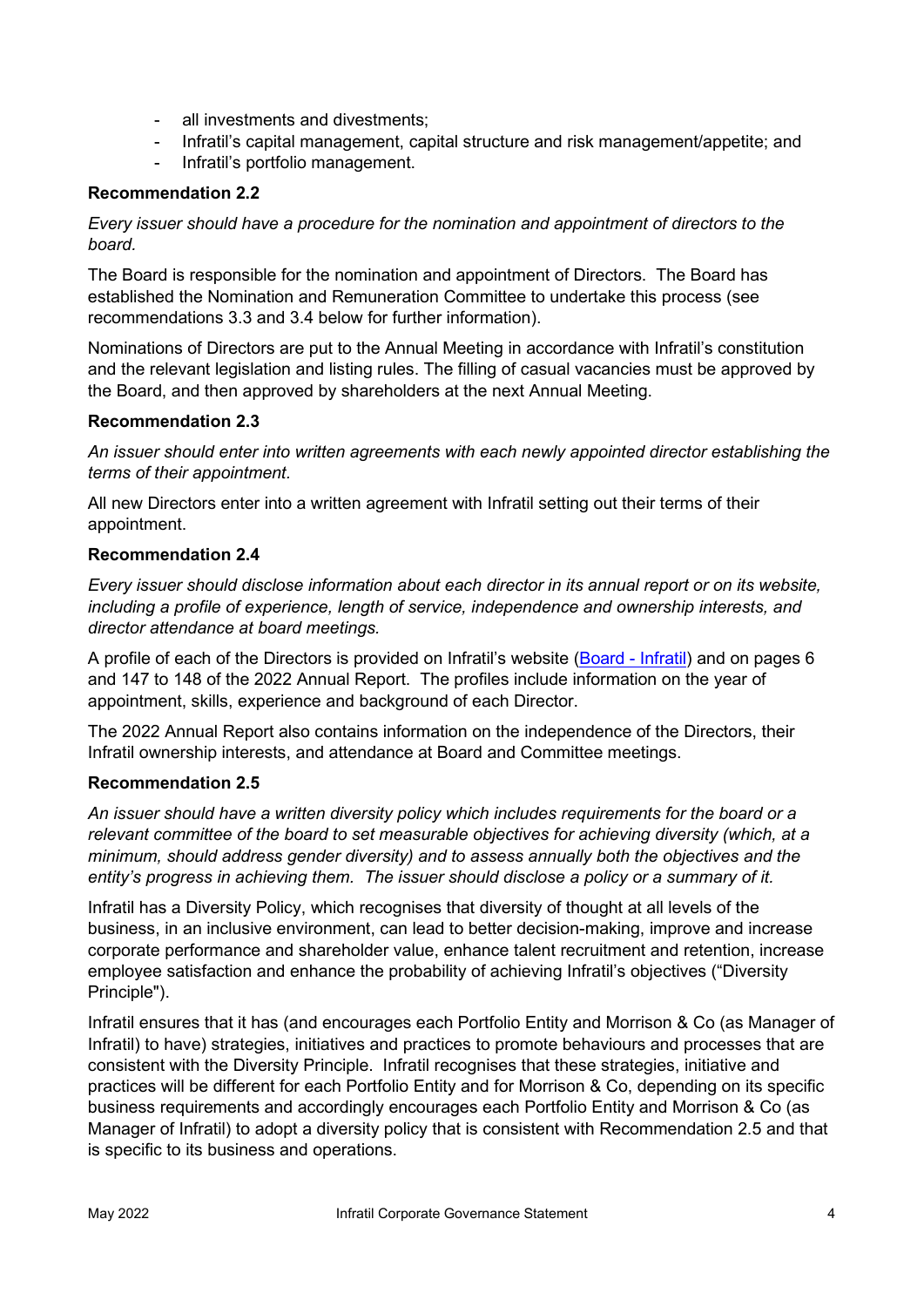Management monitors, reviews and reports to the Board on Infratil's, Portfolio Entities' and Morrison & Co's progress under this Policy. Disclosures on gender diversity are provided on page 149 of the 2022 Annual Report.

The Diversity Policy can be found on Infratil's website: [https://infratil.com/about-infratil/board/our](https://infratil.com/about-infratil/board/our-governance-documents/company-policies/diversity-policy-2022/)[governance-documents/company-policies/diversity-policy-2022/.](https://infratil.com/about-infratil/board/our-governance-documents/company-policies/diversity-policy-2022/)

# **Recommendation 2.6**

*Directors should undertake appropriate training to remain current on how to best perform their duties as directors of an issuer.*

Directors are encouraged to identify and undertake any necessary training and development opportunities to enable them to discharge their duties. Directors are:

- provided with relevant industry information and receive copies of appropriate company documents to enable them to perform their role; and
- expected to report to the Chair from time to time on the training and development opportunities undertaken by that director.

# **Recommendation 2.7**

*The board should have a procedure to regularly assess director, board and committee performance.*

The Board has a procedure to regularly assess Director, Board and Committee performance.

The Board, the Audit and Risk Committee and individual Directors are subject to a performance appraisal from time to time (the Chair initiates regular reviews of Board performance). These performance appraisals generally occur annually. Appropriate strategies for improvement are agreed and actioned.

The skills and capabilities of the Board are continually assessed through the Chair and the Board, including potential gaps in skills and experience. Infratil has developed a Board skills matrix of the skills and experience currently regarded as being important to Infratil (and which is set out in the table below). The Board considers that this mix of skills and experience is currently represented on the Board.

| <b>Skill/Experience</b>                                |                                     |  |  |  |
|--------------------------------------------------------|-------------------------------------|--|--|--|
| Governance and stakeholder management                  | Marketing and consumer intelligence |  |  |  |
| Infrastructure asset management and private<br>markets | People and performance              |  |  |  |
| Financial/accounting                                   | Technology and innovation           |  |  |  |
| Capital markets and funds management                   | Regulation                          |  |  |  |

# **Recommendation 2.8**

*A majority of the board should be independent directors.*

The Board currently comprises six Directors (five independent Directors and one non-independent Director).

The Board Charter confirms the standards for determining whether a Director is independent for the purposes of service on the Board and committees. These standards reflect the requirements of the NZX Listing Rules and the NZX Code.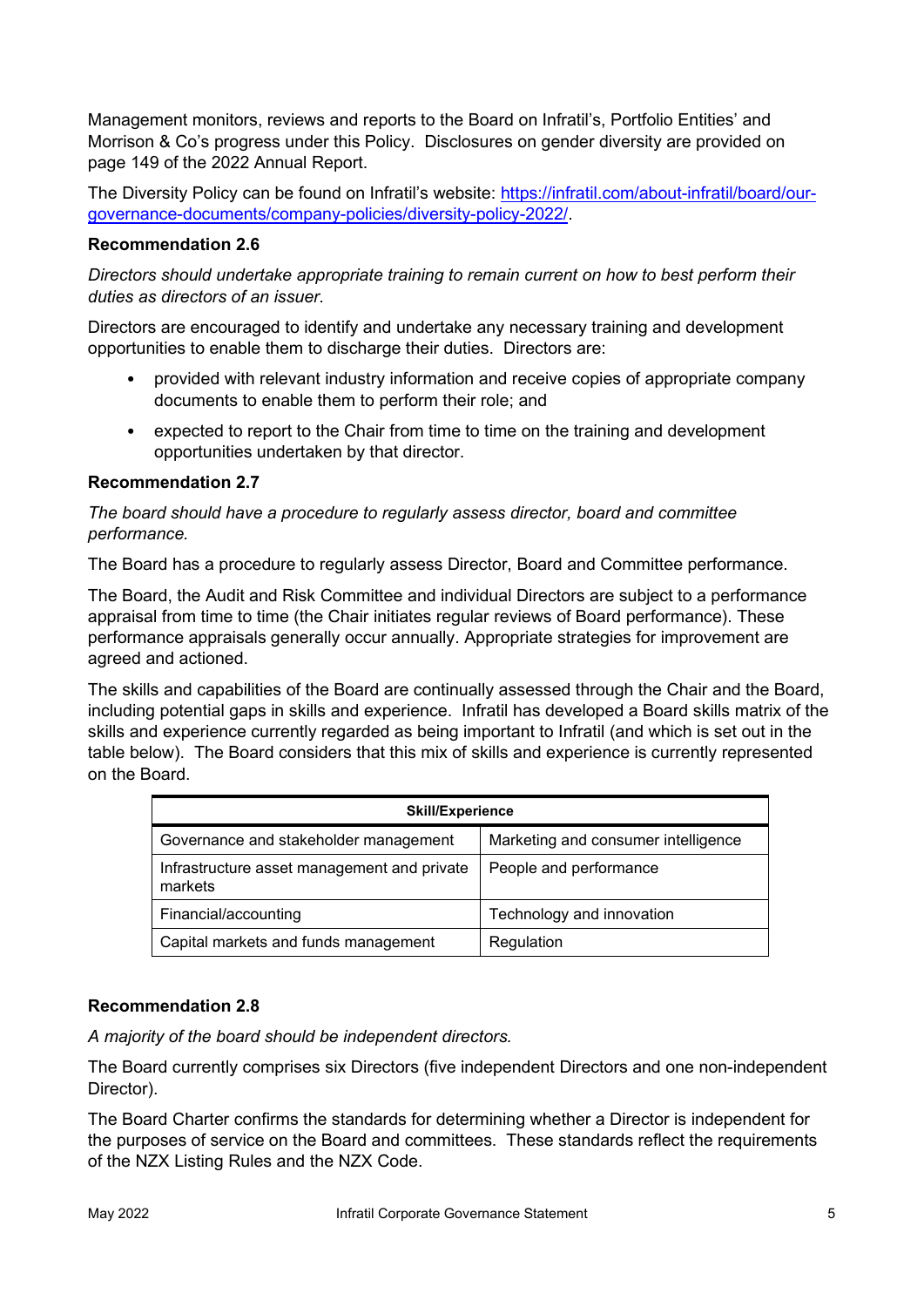A Director is independent if the Board affirmatively determines that the Director satisfies these standards. The Board has determined that:

- All the non-executive Directors (namely, A Gerry, P Gough, K Mactaggart, P Springford and M Tume) are independent Directors.
- The Chief Executive (J Boyes), as an employee of Morrison & Co (and occupying a position analogous to an executive Director), is not an independent Director.

Recommendation 2.8 also applies to Infratil's Listed Subsidiary, Manawa. Infratil agrees that, as a general rule, a majority of the board of a listed issuer should be independent directors but also considers that, in certain limited circumstances, that may not be appropriate. Infratil considers that Manawa is an example of those very limited circumstances, and the reasons for this were set out in Infratil's Interim Report 2020.

# **Recommendation 2.9**

*An issuer should have an independent chair of the board. If the chair is not independent, the chair and the CEO should be different people.*

The Board Charter requires the Chair to be an independent Director. The current Chair is Mark Tume, who is an independent Director.

# **BOARD COMMITTEES**

## **Recommendation 3.1**

*An issuer's audit committee should operate under a written charter. Membership on the audit committee should be majority independent and comprise solely of non-executive directors of the issuer. The chair of the audit committee should be an independent director and not the chair of the board.* 

The Board has established the Audit and Risk Committee to oversee financial reporting, accounting policies, financial management, internal control systems, risk management systems, systems for protecting assets and compliance. The Committee also:

- keeps under review the scope and results of audit work, its cost effectiveness and performance and the independence and objectivity of the auditors;
- reviews the financial statements and the NZX and ASX announcements of the financial results; and
- receives regular reports from Morrison & Co, including reports on financial and business performance, risk management, financial derivative exposures and accounting and internal control matters.

The Committee must comprise a minimum of three Directors, all of whom must be independent Directors and at least one of whom must have a financial or accounting background, plus the Chair of the Board as an ex officio member. The Committee currently comprises thee independent Directors (A Gerry (Chair), K Mactaggart and M Tume), all of whom have an accounting or financial background. The skills and relevant qualifications of each member of the Committee are published in the annual report.

Manager representatives will attend meetings to the Committee as appropriate, at the invitation of the Committee Chair.

The Committee meets at least quarterly to fulfil its obligations. The Committee Chair may convene a meeting if he or she considers one is required, and will also convene a meeting upon request of any Committee member who considers it necessary.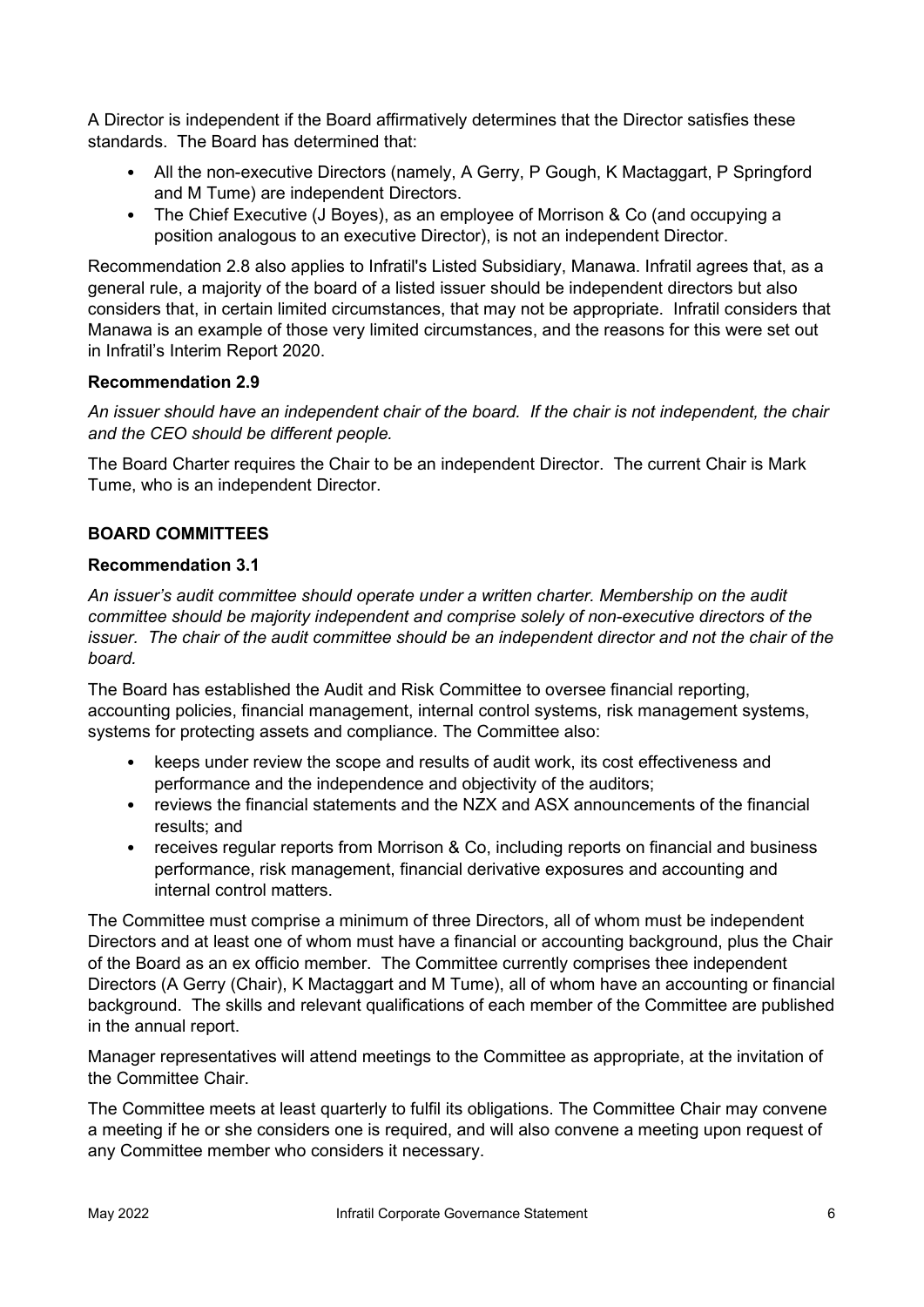The Committee's role and responsibilities, and membership requirements, are set out in the Audit and Risk Committee Charter (which is available on Infratil's website: Corporate Governance -[Infratil\)](https://infratil.com/about-infratil/board/#our-governance-documents). The Committee reviews the Charter annually (or earlier where necessary) to reflect changed circumstances.

# **Recommendation 3.2**

*Employees should only attend audit committee meetings at the invitation of the audit committee.* 

Employees of Infratil and Morrison & Co attend meetings of the Audit and Risk Committee as appropriate, at the invitation of the Committee Chair.

# **Recommendations 3.3 and 3.4**

*An issuer should have a remuneration committee which operates under a written charter (unless this is carried out by the whole board). At least a majority of the remuneration committee should be independent directors. Management should only attend remuneration committee meetings at the invitation of the remuneration committee.* 

*An issuer should establish a nomination committee to recommend director appointments to the board (unless this is carried out by the whole board), which should operate under a written charter. At least a majority of the nomination committee should be independent directors.*

The Board has established the Nomination and Remuneration Committee, to manage the identification, consideration and recommendation of Director appointments to the Board, succession planning for Directors, ensuring written agreements are in place for all Directors, the induction programme for new Directors and recommending remuneration for Directors for consideration by shareholders.

Nominations are put to the Annual Meeting in accordance with Infratil's constitution and the relevant legislation and listing rules. The filling of casual vacancies must be approved by the Board, and then approved by shareholders at the next Annual Meeting.

The Committee must comprise a minimum of three Directors, a majority of whom must be independent Directors. The Committee currently comprises three independent Directors (M Tume (Chair), A Gerry and P Gough).

Manager representatives will attend meetings to the Committee as appropriate, at the invitation of the Committee Chair.

The Committee will formally meet on such occasions as the Committee Chair considers necessary. The Committee Chair may convene a meeting if he or she considers one is required, and will also convene a meeting upon request of any Committee member who considers it necessary. For the avoidance of doubt, this means that the Committee might not meet formally in a given year, if neither the Committee Chair nor a Committee member considers it necessary.

The Committee's role and responsibilities, and membership requirements, are set out in the Nomination and Remuneration Committee Charter (which is available on Infratil's website: [Corporate Governance - Infratil\)](https://infratil.com/about-infratil/board/#our-governance-documents). The Committee reviews the Charter every two years (or earlier where necessary) to reflect changed circumstances.

## **Recommendation 3.5**

*An issuer should consider whether it is appropriate to have any other board committees as standing board committees. All committees should operate under written charters. An issuer should identify the members of each of its committees, and periodically report member attendance.*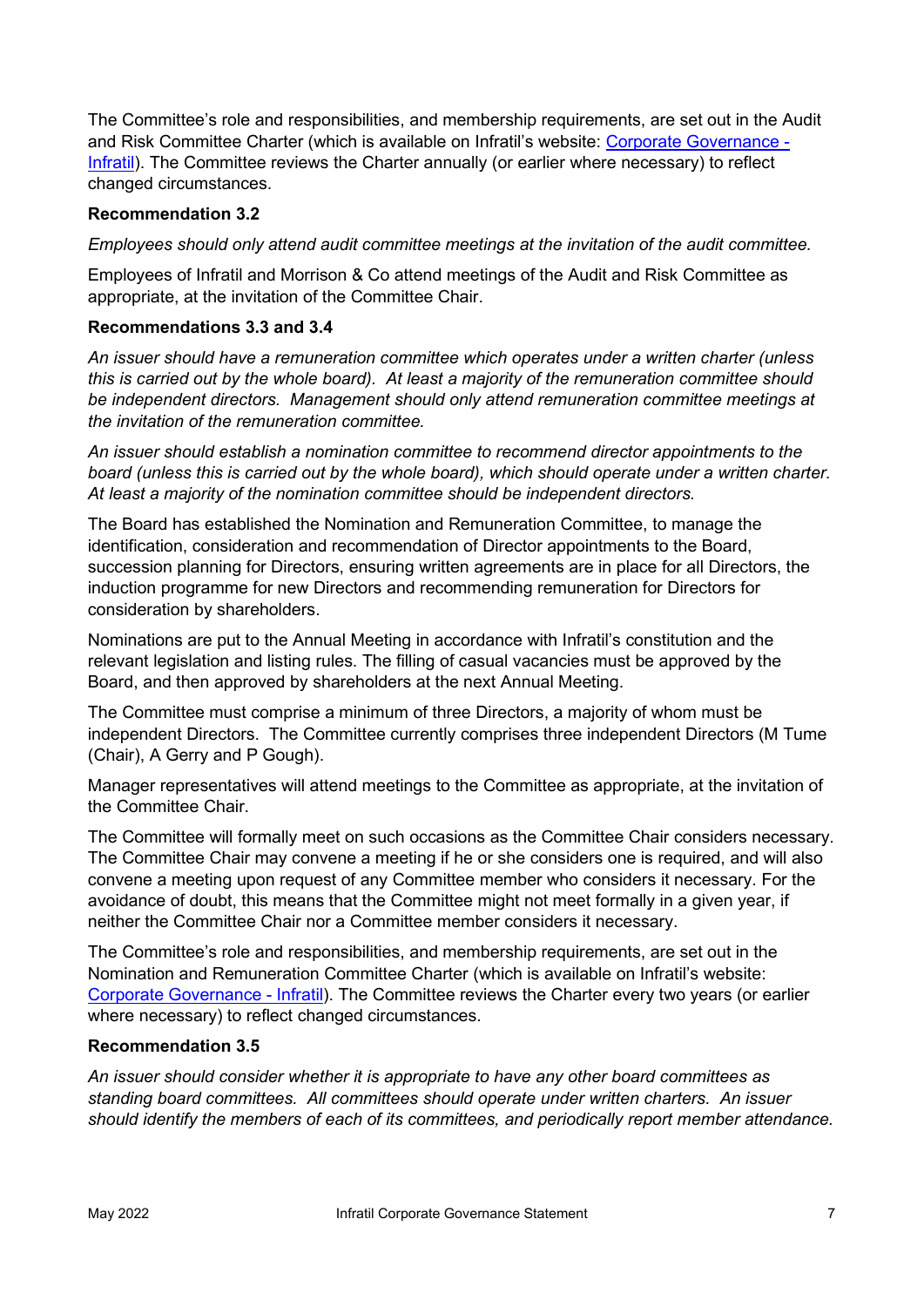# *Manager Engagement Committee*

The Board has established the Manager Engagement Committee to monitor Morrison & Co's performance and compliance with the Management Agreement.

As noted earlier, the Board has delegated the day-to-day management responsibilities to Morrison & Co under the Management Agreement. The Management Agreement specifies the duties and powers of Morrison & Co, and the management fee payable to Morrison & Co, the details of which are summarised in the annual report ("Management Fee").

The Board determines and agrees with Morrison & Co specific goals and objectives, with a view to achieving the strategic goals of Infratil. Between Board meetings, the Chair maintains an informal link between the Board and Morrison & Co, and is kept informed by Morrison & Co on all important matters. The Chair is available to Morrison & Co to provide counsel and advice where appropriate. Decisions of the Board are binding on Morrison & Co. Morrison & Co is accountable to the Board for the achievement of the strategic goals of Infratil. At each Board meeting, the Board receives reports from or through Morrison & Co, including financial, operational and other reports and proposals.

The Board recognises that the interests of Infratil shareholders and Morrison & Co have the potential to conflict, and that an important role of the Board is to be aware of and assess potential conflicts in relation to Infratil's capital structure and strategies adopted, and the resulting potential Morrison & Co revenues. The Manager Engagement Committee is also responsible for managing any potential conflicts between the interests of Infratil shareholders and Morrison & Co (for instance, in agreeing the terms of governance arrangements for investment joint ventures with other Morrison & Co clients).

The Committee must comprise a minimum of three Directors, all of whom must be independent Directors. The Committee currently comprises all the independent Directors (M Tume (Chair), A Gerry, P Gough, K Mactaggart and P Springford).

Manager representatives do not attend meetings of the Committee.

The Committee meets at least biannually to fulfil its obligations. The Committee Chair may convene a meeting if he or she considers one is required, and will also convene a meeting upon request of any Committee member who considers it necessary.

The Committee's role and responsibilities, and membership requirements, are set out in the Manager Engagement Committee Charter (which is available on Infratil's website: [Corporate](https://infratil.com/about-infratil/board/#our-governance-documents)  [Governance - Infratil\)](https://infratil.com/about-infratil/board/#our-governance-documents). The Committee reviews the Charter annually (or earlier where necessary) to reflect changed circumstances.

The Board annually reviews the necessity for and composition of the Committee, and its performance, processes and procedures to ensure that they are not unduly complex, and are designed to assist the Board in effectively fulfilling its role.

## *Other committees*

Other committees may be formed when it is efficient or necessary to facilitate efficient decisionmaking or when required by law.

## **Recommendation 3.6**

*The board should establish appropriate protocols that set out the procedure to be followed if there is a takeover offer for the issuer including any communication between insiders and the bidder. The board should disclose the scope of independent advisory reports to shareholders. These protocols should include the option of establishing an independent takeover committee, and the likely composition and implementation of an independent takeover committee.*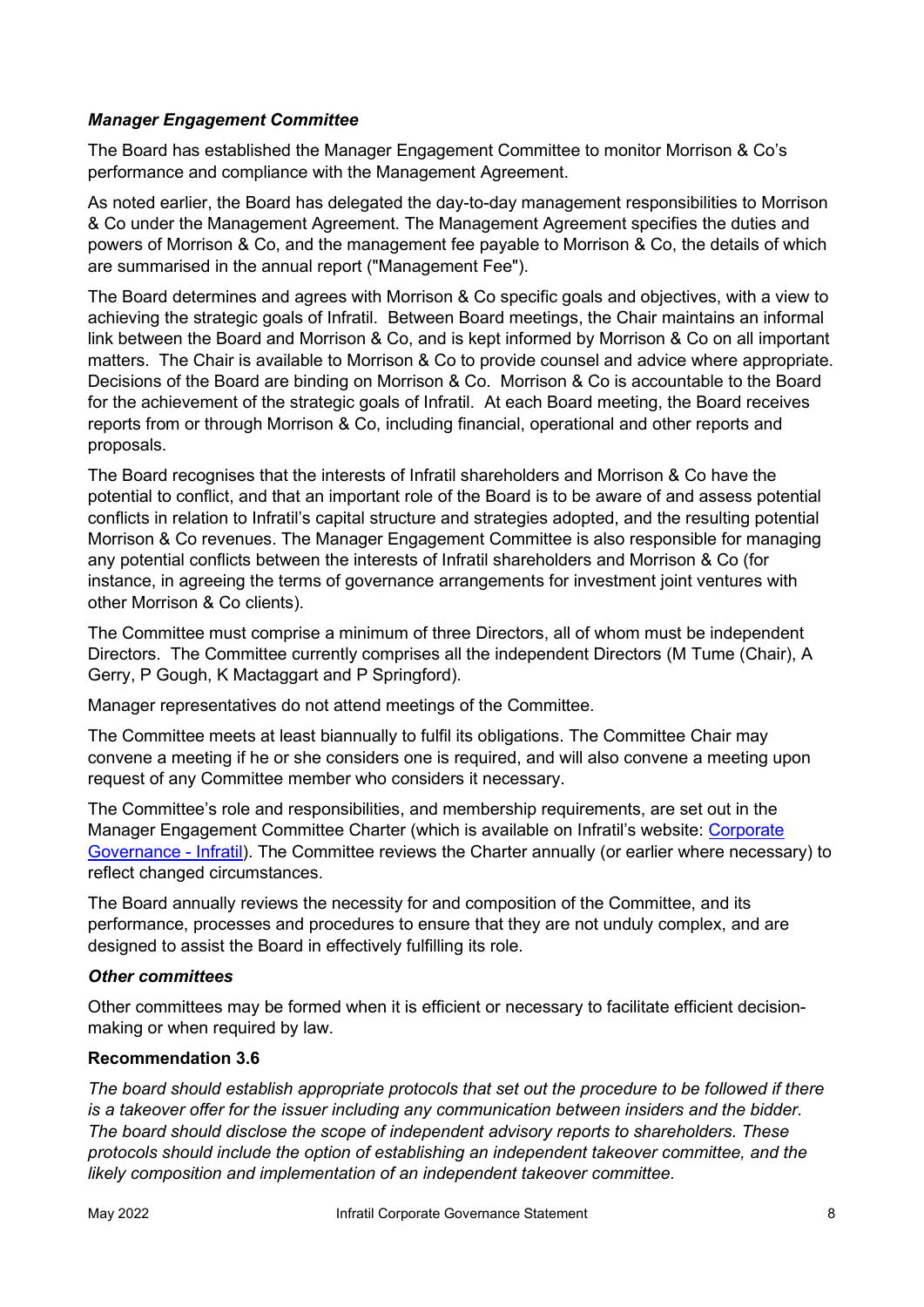The Board has approved protocols that set out the procedure to be followed if there is a takeover for Infratil, which reflect the requirements of the Takeovers Code, market practice and recommendations by the Takeovers Panel.

# **REPORTING AND DISCLOSURE**

#### **Recommendation 4.1**

*An issuer's board should have a written continuous disclosure policy.* 

Infratil is committed to complying with its continuous disclosure obligations under the Rules, and has a written continuous disclosure policy which is part of Infratil's Disclosure and Communications Policy. This policy is available on Infratil's website: [Corporate Governance - Infratil.](https://infratil.com/about-infratil/board/#our-governance-documents)

#### **Recommendation 4.2**

*An issuer should make its code of ethics, board and committee charters and the policies recommended in the NZX Code, together with any other key governance documents, available on its website.*

Infratil's code of ethics, Board and Committee charters, and the policies recommended in the NZX Code, together with other key governance documents (for example, the Management Agreement), are available on Infratil's website: [Corporate Governance - Infratil.](https://infratil.com/about-infratil/board/#our-governance-documents)

#### **Recommendation 4.3**

*Financial reporting should be balanced, clear and objective. An issuer should provide non-financial disclosure at least annually, including considering environmental, economic and social sustainability factors and practices. It should explain how operational or non-financial targets are measured. Non-financial reporting should be informative, include forward looking assessments, and align with key strategies and metrics monitored by the board.*

The Board is committed to reporting Infratil's financial and non-financial information in an objective, balanced and clear manner. The Board takes an active role in overseeing financial and nonfinancial reporting.

Infratil's annual report is an important document for communicating financial and non-financial information on Infratil and the infrastructure businesses in which Infratil has invested. Additionally, Infratil periodically conducts Investor Days which provide updates on Infratil and overviews of the assets and sectors in which Infratil has invested.

#### **REMUNERATION**

#### **Recommendation 5.1**

*An issuer should recommend director remuneration to shareholders for approval in a transparent manner. Actual director remuneration should be clearly disclosed in the issuer's annual report.*

The Board determines the level of remuneration paid to Directors within the amounts approved from time to time by Shareholders.

The current aggregate maximum remuneration which may be paid to Directors (in their capacity as a director of Infratil and certain of its subsidiaries) ("Directors' Fee Pool") is \$1,329,375 per annum, which was approved by Shareholders at the 2019 Annual Meeting. Prior to the 2019 Annual Meeting, the Board engaged PwC to undertake a benchmarking exercise in order to assess the appropriateness of directors' fees paid to Infratil directors. Infratil operates in several significant sectors and has investments across three geographies, which sets the framework for seeking to attain shareholder returns targeted by Infratil but also increases the complexity of matters for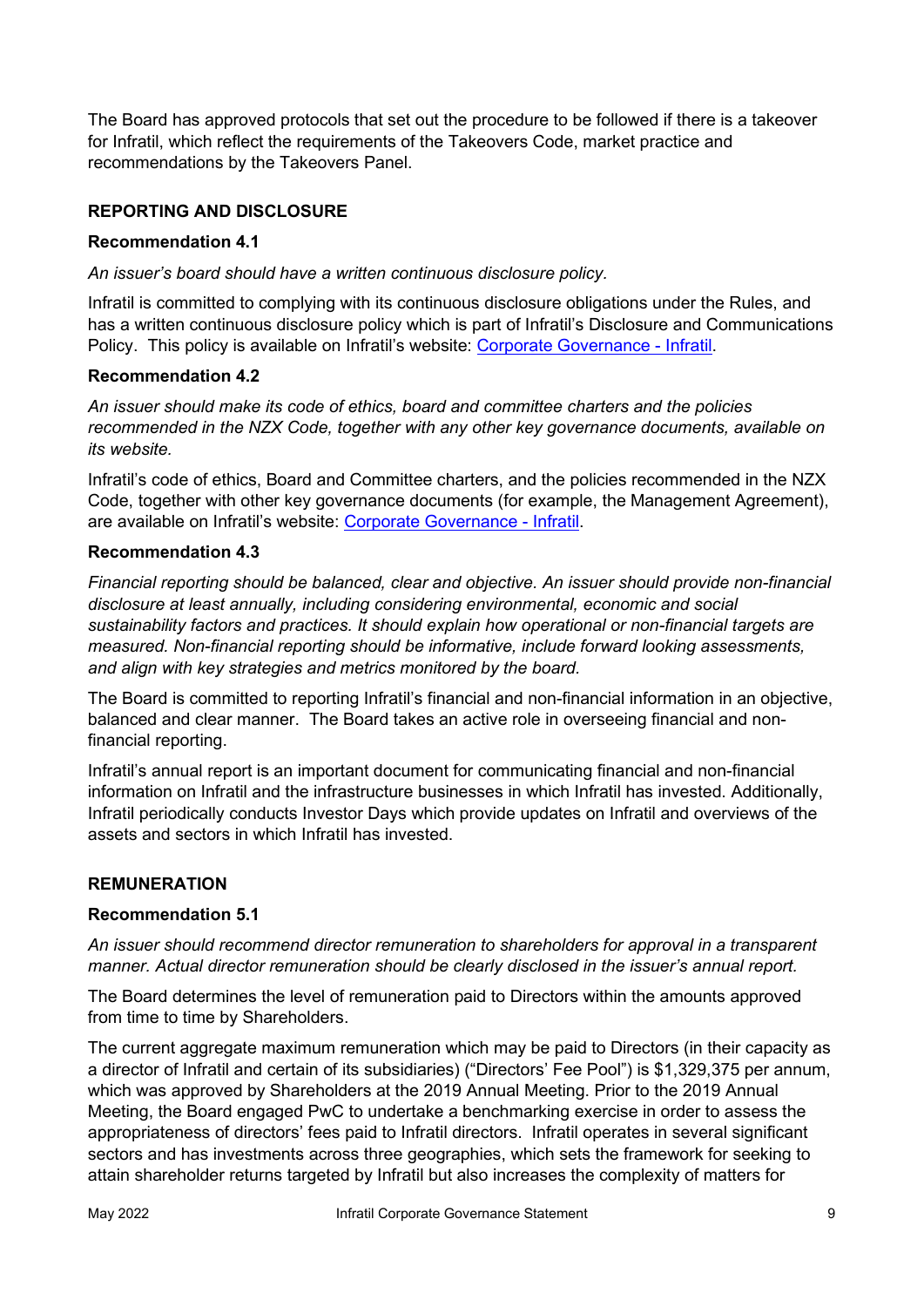consideration by the Infratil board. As a result, the Board obtained shareholder approval at the 2019 Annual Meeting to increase the Directors' Fee Pool from an effective \$1,034,573 to \$1,329,375 to enable Directors' fees to be set consistent with the 75<sup>th</sup> percentile of comparator group 2 in the PwC benchmarking report, but with the increases to those fees expected to be implemented over a three-year period across the 2020, 2021 and 2022 financial years. Details of the directors' fees for which approval was sought, together with a link to the PwC benchmarking report, were set out in the 2019 Notice of Meeting.

For the year to 31 March 2020, Directors' fees were set consistent with the median of fees payable in the PwC comparator group. The Directors' fees at this level were also set out in the 2019 Notice of Meeting, and the actual Directors' fees paid for the year to 31 March 2020 (which were set at that level following shareholder approval at the 2019 Annual Meeting) were disclosed in Infratil's 2020 Annual Report.

For the year to 31 March 2021, Directors' fees were increased to the mid-point between the median and the 75th percentile of that comparator group. The Board stated in the 2020 Notice of Meeting that it had approved the implementation of this expected increase, and the 2020 Notice of Meeting set out the Directors' fees at this level. The actual Directors' fees paid for the year to 31 March 2021 were disclosed in the 2021 Annual Report.

For the year to 31 March 2022, Directors' fees were increased so that they are at the  $75<sup>th</sup>$ percentile of that comparator group. The Directors' fees at this level are set out in the 2021 Annual Report. The actual Directors' fees paid for the year to 31 March 2022 are disclosed in the 2022 Annual Report.

Directors' fees for the year to 31 March 2023 will be paid from the Directors' Fee Pool approved by shareholders at the 2019 Annual Meeting. Further details of the Directors' fees will be provided in the 2023 Notice of Annual Meeting.

# **Recommendation 5.2**

*An issuer should have a remuneration policy for remuneration of directors and officers, which outlines the relative weightings of remuneration components and relevant performance criteria.*

Infratil supports the principle in the NZX Code that the remuneration of directors and executives should be transparent, fair and reasonable.

Directors are paid a base fee and may also be paid, as additional remuneration:

- for Directors other than the Chair, an appropriate extra fee as chair or member of a Board Committee;
- an appropriate extra fee as a director of an Infratil subsidiary (other than Manawa); and
- an appropriate extra fee for any special service as a Director as approved by the Board.

In addition, Directors are entitled to be reimbursed for costs directly associated with the performance of their role as Directors, including travel costs. The Chair approves all Directors' expenses, and the Chair of the Audit and Risk Committee approves the Chair's expenses.

Mr Boyes is not paid fees in his capacity as a Director. Mr Boyes receives no remuneration from Infratil for his role as Chief Executive, and his remuneration as Chief Executive is paid by Morrison & Co.

The Board reviews directors' fees annually to ensure that fees do not fall out of step with the market, reflect the commitment required of an Infratil director, and ensure that Infratil continues to attract high quality director candidates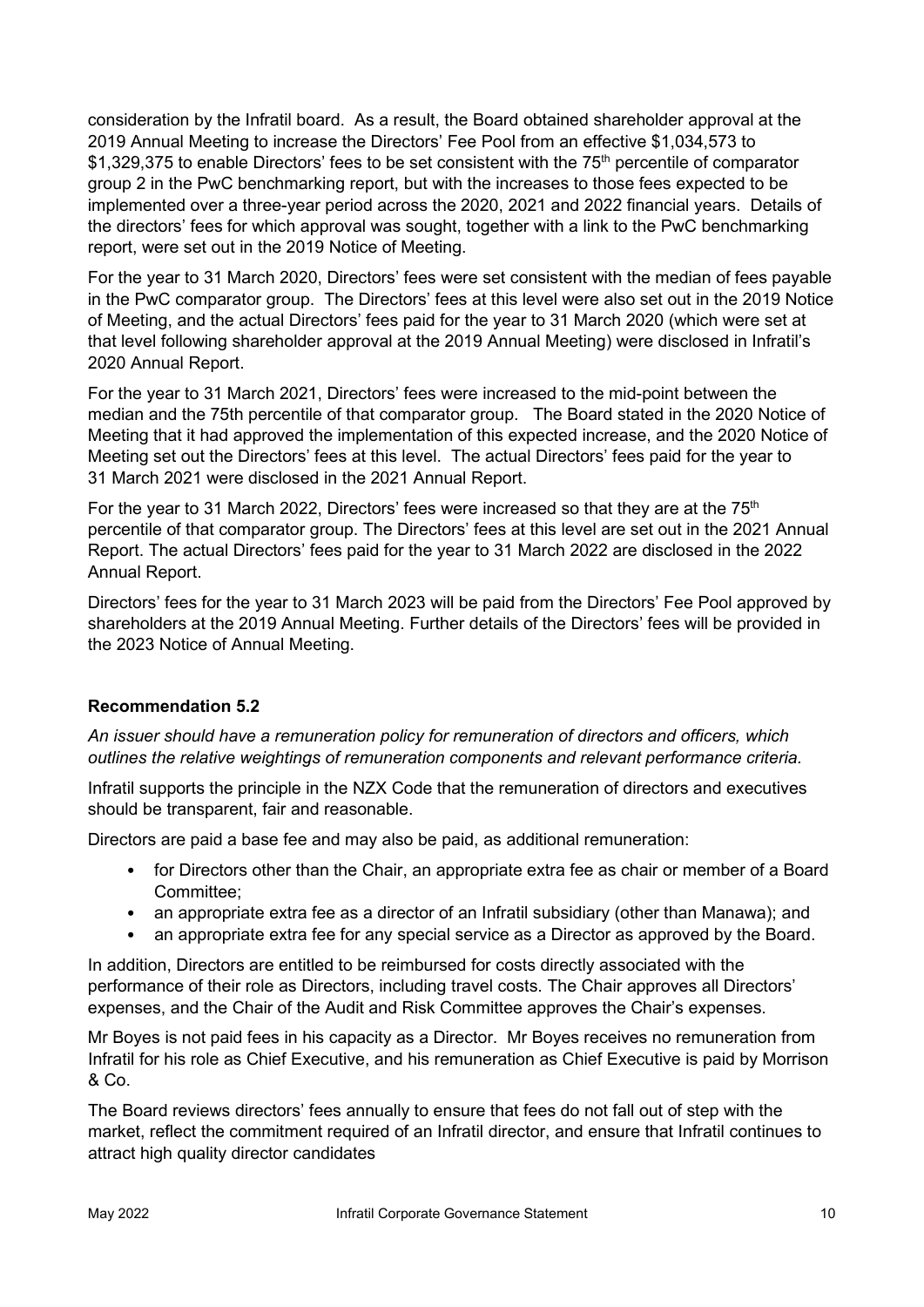A breakdown and summary of Directors' remuneration is set out in the annual report. Infratil expects each of its Portfolio Entities to have appropriate director remuneration policies.

# *Directors' Shareholding*

Under Infratil's constitution, Directors are not required to hold shares in Infratil. However, in recognition of the benefits of aligning Directors' interests with those of shareholders, non-executive Directors are encouraged to take up a portion of their fees paid through the issue of shares to those Directors. All Directors who take up this option either hold those shares themselves or those shares are held by organisations to which they are associated parties.

# *Management Fee*

As noted earlier, Infratil is managed by Morrison & Co under the Management Agreement. The Management Agreement sets out the terms of the services provided by Morrison & Co and the basis of fees, including base fees and incentive fees. Details of fees paid to Morrison & Co are disclosed in the 2022 Annual Report, and an external review of the fees payable under the Management Agreement was conducted in November 2020 (further details of which can be found on Infratil's website at [Corporate Governance - Infratil\)](https://infratil.com/about-infratil/board/#our-governance-documents).

## *Executive Remuneration*

Infratil's policy is that all Portfolio Entities should adopt remuneration policies for their executives which set remuneration at levels that are fair and reasonable in a competitive market, and that include elements that are dependent on the Portfolio Entity's performance and the performance of the individual. Establishing appropriate remuneration policies is complex and Infratil expects each Portfolio Entity to have a policy that is appropriate for its business – there is no "one-size-fits-all" methodology.

Infratil does not disclose any remuneration information on people employed by Morrison & Co, as these people are remunerated by Morrison & Co. The only cost to Infratil of these people is the Management Fee payable to Morrison & Co (referred to above) and Infratil does not have (and therefore cannot disclose) any information on their remuneration. Employees of Morrison & Co include most of the management team listed on page 16 of the 2022 Annual Report (including the Chief Executive and Chief Financial Officer).

## **Recommendation 5.3**

*An issuer should disclose the remuneration arrangements in place for the CEO in its annual report. This should include disclosure of the base salary, short term incentives and long term incentives and the performance criteria used to determine performance based payments.*

The Chief Executive, Mr Boyes, is employed by Morrison & Co, not Infratil. Mr Boyes receives no remuneration from Infratil for his role as Chief Executive of Infratil, and his remuneration is paid by Morrison & Co.

The only cost to Infratil of Mr Boyes is the Management Fee payable to Morrison & Co (referred to above) and Infratil does not have (and therefore cannot disclose) any information on Mr Boyes' remuneration.

The Board considers that the key question for it is whether Infratil receives value for money from Morrison & Co for the services of Mr Boyes (and other Morrison & Co executives), and the Board is satisfied it does.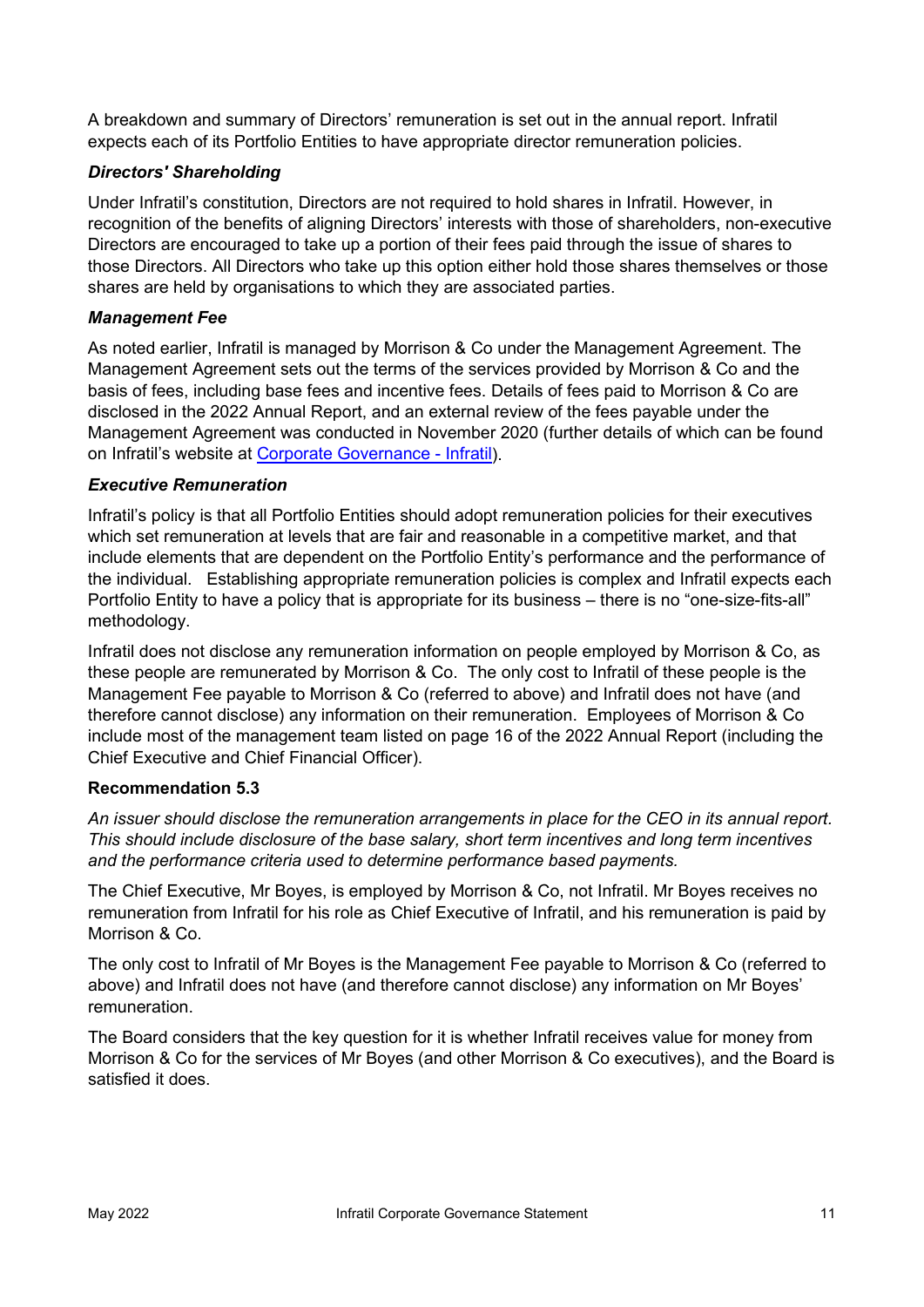# **RISK MANAGEMENT**

#### **Recommendation 6.1**

*An issuer should have a risk management framework for its business and the issuer's board should receive and review regular reports. A framework should also be put in place to manage any existing risks and to report the material risks facing the business and how these are being managed.*

The Board has overall responsibility for the establishment and oversight of Infratil's risk management framework.

In particular, the Audit and Risk Committee of the Board is responsible for ensuring that Infratil has an effective risk management framework to identify, treat and monitor key business risks and regulatory compliance, and also reviews management practices in these areas. Formal systems are in place for regular reporting to the Board on business risk, including impacts and mitigation strategies and compliance matters.

Morrison & Co (via the Chief Executive and Chief Financial Officer) is required to confirm, and has confirmed, to the Audit and Risk Committee and the Board in writing that, in its opinion, for FY22:

- Financial records have been properly maintained and Infratil's financial statements present a true and fair view, in all material respects, of Infratil's financial condition, and operating results are in accordance with relevant accounting standards.
- The financial statements have been prepared in accordance with New Zealand Generally Accepted Accounting Practice and comply with International Financial Reporting Standards and other applicable financial reporting standards for profit-oriented entities.
- That opinion was formed on the basis of a sound system of risk management and internal control which is operating effectively.
- That system of risk management and internal control is appropriate and effective internal controls and risk management practices are in place to safeguard and protect Infratil's assets, to identify, assess, monitor and manage risk, and identify material changes to Infratil's risk profile.

## **Recommendation 6.2**

*An issuer should disclose how it manages its health and safety risks and should report on their health and safety risks, performance and management.*

Health and safety is managed by Infratil's operational Portfolio Entities and Morrison & Co (rather than in aggregate at a group level). The Board is provided with regular health and safety reports for those operating Portfolio Entities and Morrison & Co.

## **AUDITORS**

#### **Recommendation 7.1**

*The board should establish a framework for the issuer's relationship with its external auditors. This should include procedures:* 

- *(a) for sustaining communication with the issuer's external auditors;*
- *(b) to ensure that the ability of the external auditors to carry out their statutory audit role is not impaired or could be reasonably be perceived to be impaired;*
- *(c) to address what, if any, services (whether by type or level) other than their statutory audit roles may be provided by the auditors to the issuer; and*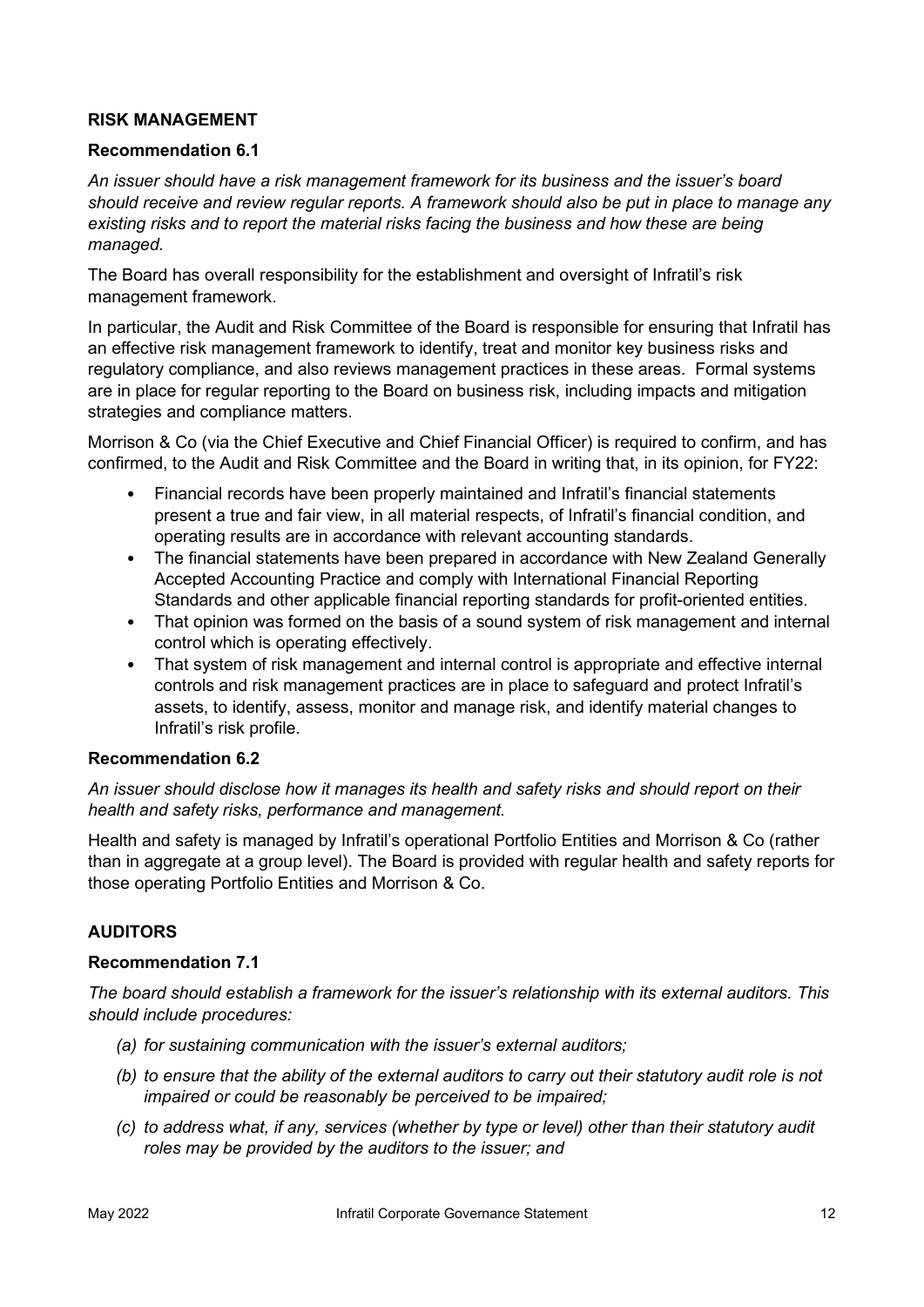*(d) to provide for the monitoring and approval by the issuer's audit committee of any service provided by the external auditors to the issuer other than in their statutory audit role.*

The Audit and Risk Committee is responsible for the selection and appointment of the external auditor (which is included within the External Audit Relationship section of the Audit and Risk Committee Charter) and ensuring that the external auditor or lead audit partner is changed at least every five years.

KPMG is the external auditor of Infratil ("Infratil Group Auditor"). The lead audit partner is rotated on a regular basis, and this was done most recently in 2020.

The Audit and Risk Committee Charter also outlines the processes and checks that Infratil has implemented to avoid actual or perceived conflicts of interest arising from non-audit services being provided by the Infratil Group Auditor, which can arise by reason of Infratil being an infrastructure investment company:

- The disclosure of the Infratil Group Auditor's services is complicated because Infratil's listed subsidiary, Manawa, is not audited by the Infratil Group Auditor and may from time to time engage the Infratil Group Auditor to perform non-audit services. In these cases, Manawa is avoiding any actual or perceived conflict with its external auditor, but the fees paid to the Infratil Group Auditor are also required to be disclosed *by Infratil* in its financial statements as 'non-audit fees paid to the Infratil Group Auditor'. In the 31 March 2021 financial year, Infratil separately identified this element in its annual financial statements so that this portion of any fees paid to the Infratil Group Auditor can be clearly distinguished and Infratil will continue this practice for the 31 March 2022 financial year.
- In some circumstances, subject to the requirements outlined in the Audit and Risk Committee Charter, the Board considers it appropriate that the Infratil Group Auditor provide non-audit services to Infratil. In these cases:
	- Any non-audit activities undertaken by the Infratil Group Auditor must be approved by the Chair of the Audit & Risk Committee, following a recommendation by the Infratil Chief Financial Officer (based on the principles outlined in the Audit & Risk Committee Charter).
	- In assessing the merits of non-audit engagements, consideration is also given to whether the services could be provided by other service providers and to whether there are significant benefits to Infratil from the Infratil Group Auditor providing the services.

# **Recommendation 7.2**

*The external auditor should attend the issuer's annual meeting to answer questions from shareholders in relation to the audit.*

Infratil expects the Infratil Group Auditor to attend the Annual Meeting, and to be available to answer shareholders' questions about the audit.

## **Recommendation 7.3**

## *Internal audit functions should be disclosed.*

The Board has overall responsibility for Infratil's system of internal financial control.

Infratil does not have a separate internal audit function, however the Board has established procedures and policies to continually improve the effectiveness of Infratil's risk management and internal financial control:

• Annual budgets, forecasts and reports on the strategic direction of Infratil are prepared regularly and reviewed and agreed by the Board.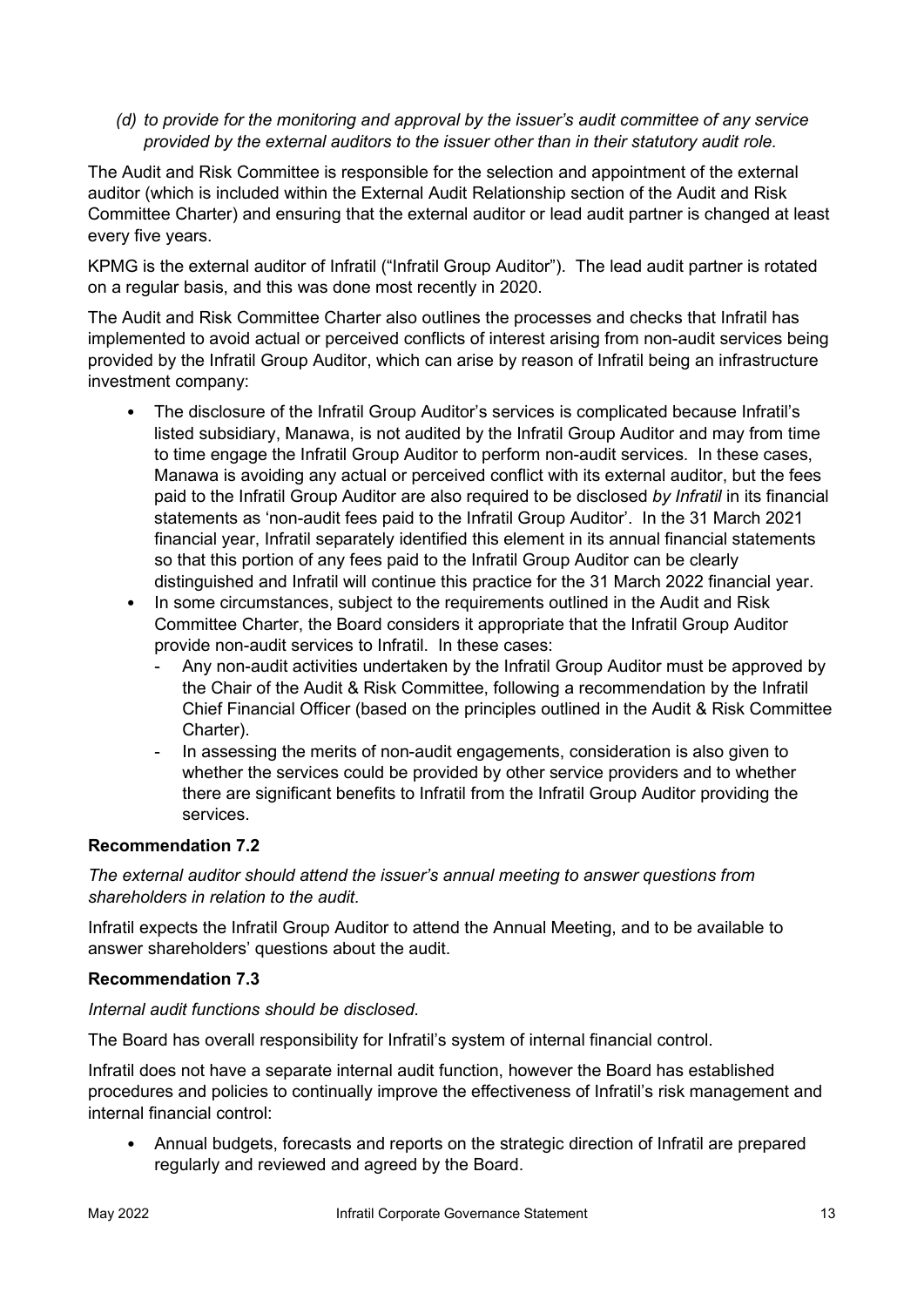• Financial and business performance reports are prepared monthly and reviewed by the Board throughout the year to monitor performance against financial and non-financial targets and strategic objectives.

# **SHAREHOLDER RIGHTS AND RELATIONS**

# **Recommendation 8.1**

*An issuer should have a website where investors and interested stakeholders can access financial and operational information and key corporate governance information about the issuer.*

Shareholders are encouraged to received communications from, and send communications to, Infratil and Link Market Services (Infratil's security registry), electronically.

To ensure shareholders and other stakeholders have access to relevant information, Infratil:

- Ensures its website contains media releases, full year and half year financial information and presentations, current and past annual reports, Infratil bond documents, dividend histories, notices of meeting, details of Directors and Morrison & Co, and other information about Infratil (including key corporate governance information).
- Makes available printed interim and annual reports and encourages shareholders to access these documents on the website and to receive advice of their availability by email.

Infratil's investor website can be found at [For investors - Infratil,](https://infratil.com/for-investors/) and specific enquiries can be directed to [info@infratil.com.](mailto:info@infratil.com)

## **Recommendation 8.2**

*An issuer should allow investors the ability to easily communicate with the issuer, including providing the option to receive communications from the issuer electronically.*

Infratil aims to communicate effectively, give ready access to balanced and understandable information about Infratil and make it easy to participate in Annual Meetings. Infratil seeks to ensure its shareholders are appropriately informed on its operations and results, with the delivery of timely and focused communication, and the holding of Annual Meetings and any other shareholder meetings in a manner conducive to achieving shareholder participation.

To ensure shareholders and other stakeholders have access to relevant information Infratil:

- Holds regular investor road shows and an annual investor day, and sends interested parties the dates and invitations to attend.
- Sends security holders its annual and interim reports, which provide a summary of Infratil's operating and financial performance for the relevant period, and periodic operational updates.
- Publishes press releases on issues/events that may have material information content that could impact on the price of its traded securities and sends email updates to interested stakeholders.
- Webcasts its half year and full year results so that a wide group of interested parties can review and participate in discussions on performance, and advises interested parties of the dates and how to participate in the webcast.
- Provides additional explanatory information where circumstances require.

# **Recommendation 8.3**

*Quoted equity security holders should have the right to vote on major decisions which may change the nature of the company in which they are invested in.*